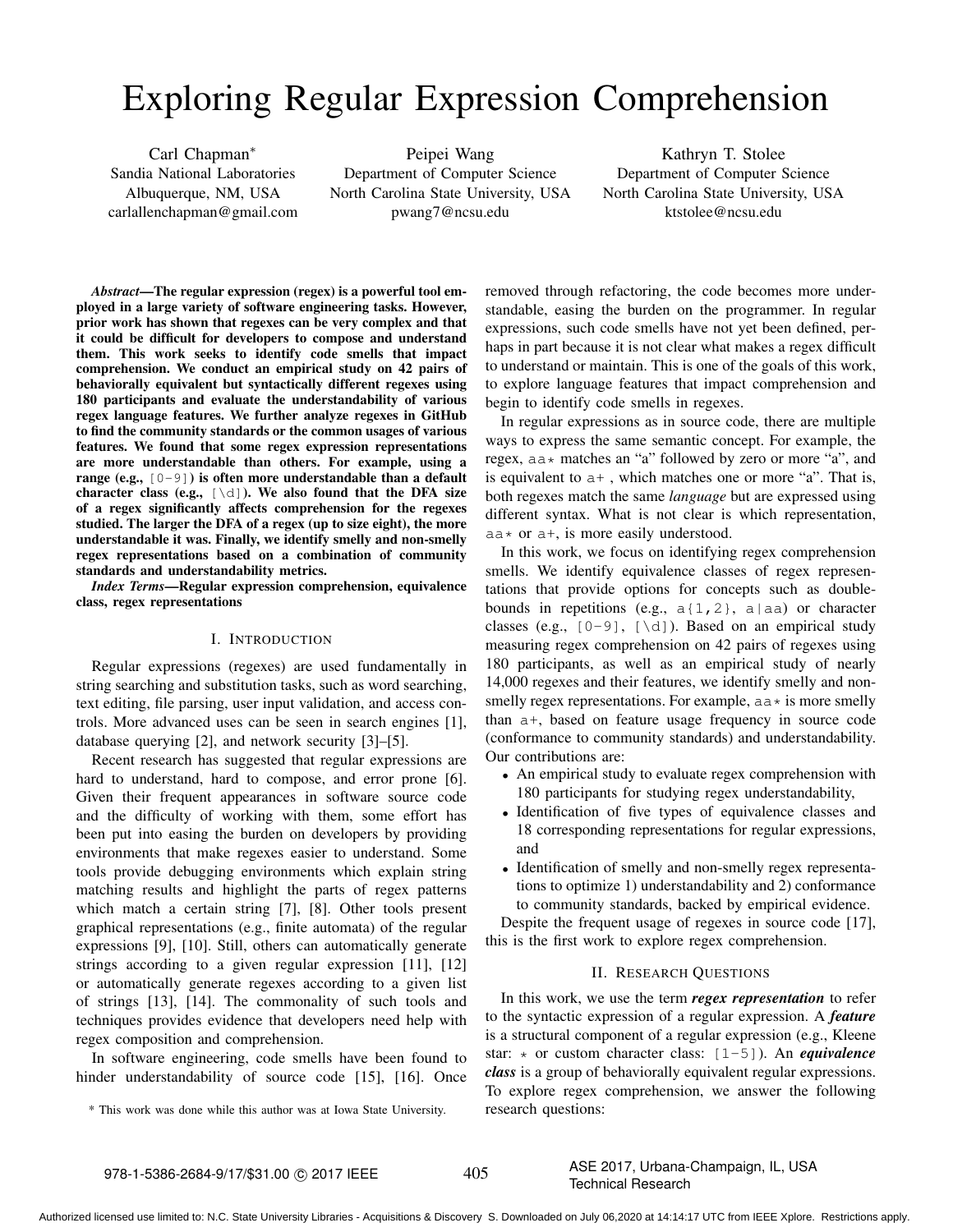

Fig. 1. Types of equivalence classes based on language features. DBB = Double-Bounded, SNG = Single Bounded, LWB = Lower Bounded, CCC = Custom Character Class and LIT = Literal. We use concrete regexes along with their Deterministic Finite Automaton (DFA) in the representations for illustration. However, the A's in the LWB group (or B's in DBB group, S's in SNG group, and so forth) abstractly represent any pattern that could be operated on by a repetition modifier (e.g., literal characters, character classes, or groups). The same is true for the literals used in all the representations.

RQ1: *Which regex representations are most understandable?* To answer RQ1, we conduct a study in which programmers are presented with a regex and asked comprehension questions about its matching behavior. By comparing accuracy between regexes that match the same language but are expressed using different representations (e.g.,  $tri[a-f]3$  and tri(a|b|c|d|e|f)3), we can measure understandability and identify code smells.

We also explore factors that may impact comprehension, namely regex string length, regex DFA size, and the equivalence class representation. This analysis requires identification of equivalence classes for regexes. By inspecting a Python regex dataset of nearly 14,000 regexes [17], we formed an initial set of five types of equivalence classes to explore.

RQ2: *Which regex representations have the strongest community support based on frequency?* To answer RQ2, we explore the publicly available regex dataset [17] and use the presence and absence of language features as a proxy for community support, where more frequently-used features are assumed to be more understandable.

RQ3: *Which regex representations are most desirable (i.e., least smelly) based on both community support and understandability?* Based on RQ1 and RQ2, we identify smelly and non-smelly regex features based on a combination of comprehension metrics and community support.

#### III. EQUIVALENCE CLASSES

To explore understandability, we defined an initial set of equivalence classes for regexes. Using the publicly available

behavioral clusters of Python regexes [17], we manually identified several representations that appeared in many of the larger clusters. While they are not a complete set of equivalence classes, this is the first work to explore regex understandability, and these equivalence classes provide an initial testbed for exploration.

Figure 1 shows five types of equivalence classes in grey boxes and examples of behaviorally equivalent representations in white boxes with identifiers in white circles. For example, LWB is a type of equivalence class with representations L1, L2, and L3. Regexes  $AAA*$  and  $AA+$  map to L2 and L3, respectively.

Each equivalence class is accompanied by a deterministic finite automata (DFA) representing the behavior of the example regexes. For example, with the SNG group, each of the regexes accepts strings with a sequence of exactly three 'S' characters. The accept state is marked by a double-circle. Next, we describe each equivalence class group.

## *A. Custom Character Class Group*

The Custom Character Class (CCC) group has regex representations that use the custom character class language feature or can be represented by such a feature. A custom character class matches a set of alternative characters. For example, the regex c[ao]t will match strings "cat" and "cot" because, between the  $\circ$  and  $\circ$ , there is a custom character class, [ao], that specifies either a or o (but not both) must be selected. We use the term *custom* to differentiate these classes from the default character classes, :  $\dagger d$ ,  $\Delta \wedge \mathbb{W}$ ,  $\wedge \mathbb{W}$ ,  $\wedge$  s,  $\wedge$  s and .,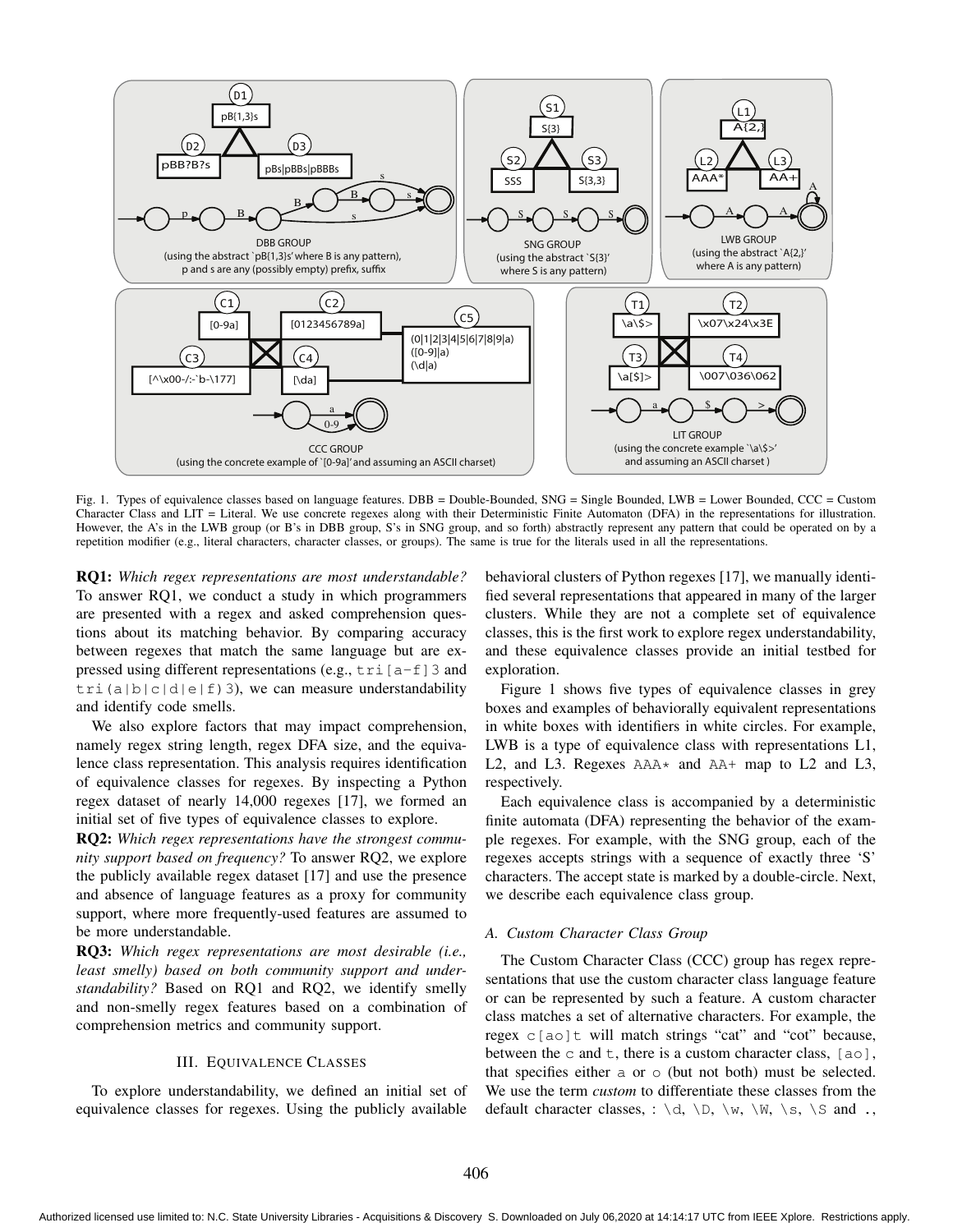provided by most regex libraries, though the default classes can be encapsulated in a custom character class.

- C1: Any pattern that contains a (non-negative) custom character class with a range feature like  $[a-f]$  as shorthand for all of the characters between 'a' and 'f' (inclusive) belongs to C1.
- C2: Any pattern that contains a (non-negative) custom character class without any shorthand representations, specifically ranges or defaults (e.g.,  $[012]$  is in C2, but  $[0-2]$ is not).
- C3: Any pattern with a character class expressed using negation, indicated by a caret (i.e., ˆ) followed by a custom character class. For example, the pattern [ˆao] matches every character *except* a or o.
- **C4:** Any pattern using a default character class such as  $\dagger$  or \W within a (non-negative) character class.
- C5: These can be transformed into custom character classes by removing the ORs and adding square brackets (e.g.,  $(\dagger a)$  in C5 is equivalent to  $[\dagger a]$  in C4). All custom character classes expressed as an OR of lengthone sequences, including defaults or other custom classes, are in  $C5<sup>1</sup>$ .

Note that a pattern can belong to multiple representations. For example,  $[a-f\ddot{\,}]$  belongs to both C1 and C4.

## *B. Double-Bounded Group*

The Double-Bounded (DBB) group contains all regex patterns that use some repetition defined by a (non-equal) lower and upper boundary. For example,  $pB{1, 3}$ s represents a p followed by one to three sequential B patterns, then followed by a single s. This matches "pBs", "pBBs", and "pBBBs".

- D1: Any pattern that uses the curly brace repetition with a lower and upper bound, such as  $pB{1, 3}$ s.
- D2: Any pattern that uses the questionable (i.e., ?) modifier implies a lower-bound of zero and an upper-bound of one (and hence is double-bounded).
- D3: Any pattern that has a repetition with a lower and upper bound and is expressed using ORs (e.g.,  $pB{1, 3}$ s becomes pBs|pBBs|pBBBs by expanding on each option in the boundaries).

Patterns can belong to multiple representations (e.g.,  $(a|aa)XYY{2, 4}$  belongs to all three nodes:  $Y{2, 4}$ maps to D1,  $X$ ? maps to D2, and (a|aa) maps to D3).

#### *C. Literal Group*

In the Literal (LIT) group, all patterns that are not purely default character classes must use literal tokens. We use the ASCII charset in which all characters can be expressed using hex and octal codes such as  $\xF1$  and  $\0108$ , respectively.

- T1: Patterns that do not use any hex, wrapped, or octal characters, but use at least one literal character. Special characters are escaped using the backslashes.
- **T2:** Any pattern using a hex token, such as  $\x07$ .
- T3: Any pattern with a literal character wrapped in square brackets. This style is used most often to avoid using a

<sup>1</sup>An OR cannot be directly negated, it there is no edge between C3 and C5

backslash for a special character in the regex language, for example, [{] which must otherwise be escaped like  $\setminus$  {.

## T4: Any pattern using an octal token, such as  $\setminus 007$ .

Patterns often fall in multiple of these representations. For example,  $abc \ 007$  includes literals a, b, and c, and also octal \007, thus belonging to T1 and T4. Not all transformations are possible in this group. If a hex representation used for a character is not on the keyboard, a transformation to T1 or T3 is infeasible.

#### *D. Lower-Bounded Group*

The Lower-Bounded (LWB) group contains patterns that specify only a lower boundary on repetitions. This can be expressed using curly braces with a comma after the lower bound but no upper bound. For example,  $A\{2, \}$  will match "AA", "AAA", "AAAA", and any number of A's greater or equal to 2. In Figure 1, we chose the lower bound repetition threshold of 2 for illustration; in practice this could be any number, including zero.

- L1: Any pattern using this curly braces-style lower-bounded repetition (i.e.,  $\{\}$ ) belongs to node L1.
- L2: Any pattern using the Kleene star (i.e.,  $*$ ), which means zero-or-more repetitions.
- L3: Any pattern using the additional repetition (i.e., +). For example, T+ means one or more T's.

Patterns often fall into multiple nodes in this equivalence class. For example, with  $A+B*$ ,  $A+$  maps it to L3 and  $B*$ maps it to L2.

#### *E. Single-Bounded Group*

The Single-Bounded (SNG) equivalence class contains three representations in which each regex has a fixed number of repetitions of some element. The important factor distinguishing this group from DBB and LWB is that there is a single finite number of repetitions, rather than a bounded range on the number of repetitions (DBB) or a lower bound on the number of repetitions (LWB).

- S1: Any pattern with a single repetition boundary in curly braces belongs to S1. For example, S{3}, states that S appears exactly three times in sequence.
- S2: Any pattern that is explicitly repeated two or more times and could use repetition operators.
- S3: Any pattern with a double-bound in which the upper and lower bounds are same belong to S3. For example, S{3,3} states S appears a minimum of 3 and maximum of 3 times.

The pattern fa[lmnop][lmnop][lmnop] is a member of S2 as [lmnop] is repeated three times, and it could be transformed to  $fa[lmnop]{3}$  in S1 or fa[lmnop]{3,3} in S3.

## IV. UNDERSTANDABILITY STUDY (RQ1)

This study presents programmers with regexes and asks comprehension questions. By comparing the understandability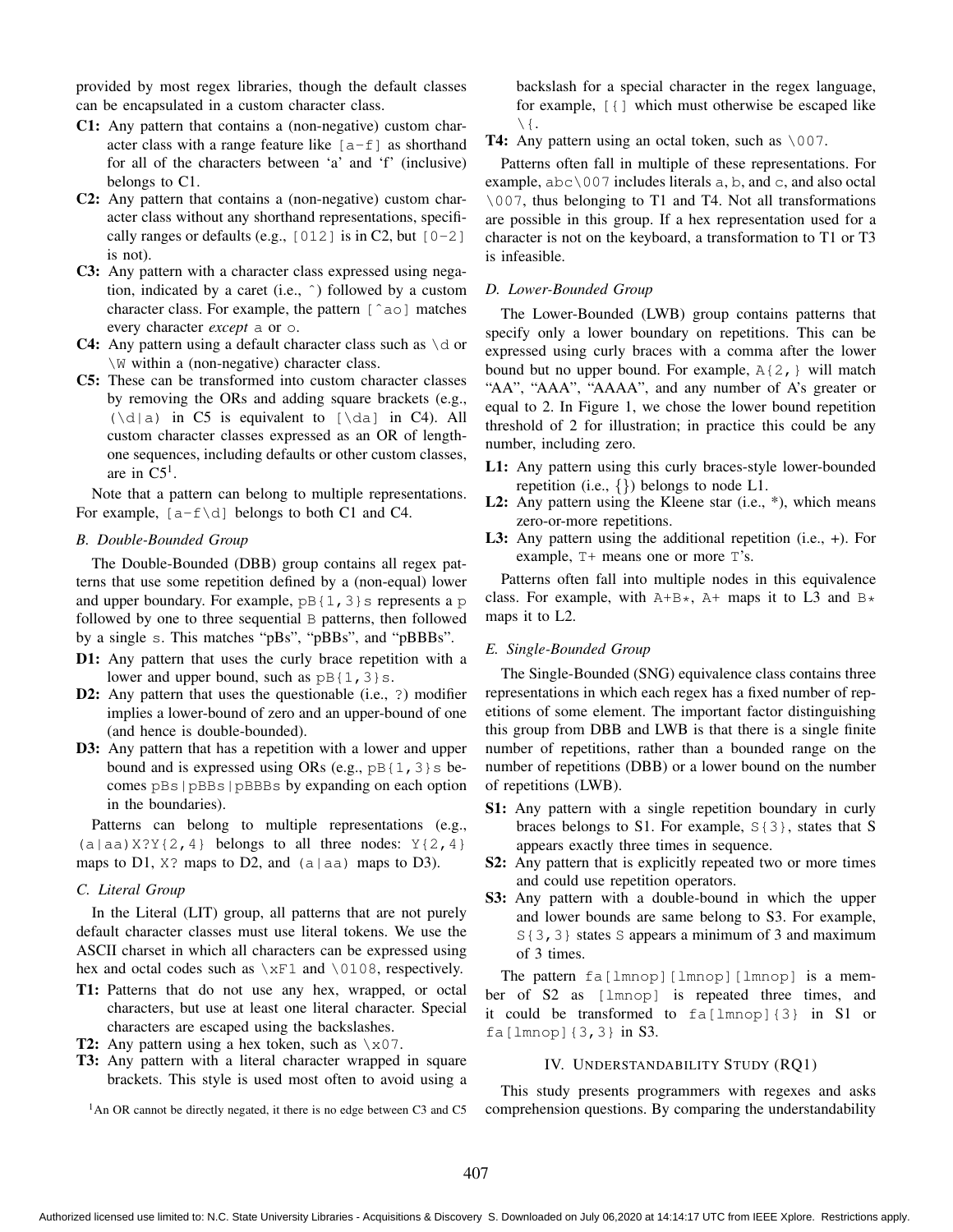TABLE I MATCHING METRIC EXAMPLE

| <b>String</b>  | $'RR*'$ | Oracle | P1   | <b>P2</b> | P3   | Р4   |
|----------------|---------|--------|------|-----------|------|------|
|                | "ARROW" |        |      |           |      |      |
| $\overline{c}$ | "qRs"   |        |      | ×         | ×    | ?    |
| 3              | "R0R"   |        |      |           | 9    |      |
| 4              | "qrs"   | ×      |      | x         |      |      |
| 5              | "98"    | ×      | ×    | ×         | ×    |      |
|                | Score   | 1.00   | 0.80 | 0.80      | 0.50 | 1.00 |

 $\gamma$  = match,  $X$ = not a match, ? = unsure, – = left blank

of semantically equivalent regexes that match the same language but have different syntactic representations, we aim to identify understandability code smells. This study was implemented on Amazon's Mechanical Turk with 180 participants. A total of 60 regexes were evaluated, constructing 42 pairs of regex comparison. Each regex pattern was evaluated by 30 participants.

## *A. Metrics*

We measure the understandability of regexes using two complementary metrics, *matching* and *composition*. These are referred to as the *comprehension metrics*. For a deeper look at the data to gain a better understanding of factors that impact comprehension, we also compute *regex length* and *DFA size* for each regex.

Matching: Given a pattern and a set of strings, a participant determines by inspection which strings will be matched by the pattern. There are four possible responses for each string, *matches, not a match, unsure, or blank. An example<sup>2</sup> from our* study is shown in Figure 2.

The percentage of correct responses, disregarding blanks and unsure responses, is the matching score. For example, consider regex pattern 'RR\*', the five strings shown in Table I, and the responses from four participants in the *P1*, *P2*, *P3* and *P4* columns. The *Oracle* indicates the first three strings match and the last two do not; *P1* answers correctly for the first three strings and the fifth, but incorrectly on the fourth, so the matching score is  $4/5=0.80$ . *P2* incorrectly thinks that the second string is not a match, so the score is also  $4/5=0.80$ . *P3* marks 'unsure' for the third string and so the total number of attempted matching questions is 4. *P3* is incorrect about the second and fourth string, so they score  $2/4=0.50$ . For *P4*, we only have data for the first and second strings, since the other three are blank. *P4* marks 'unsure' for the second string so only one matching question has been attempted; the matching score is  $1/1 = 1.00$ .

Blanks were incorporated into the metric because questions were occasionally left blank in the study. Unsure responses were provided as an option so not to bias the results through blind guessing. These situations did not occur very frequently. Out of 1,800 questions (180 participants \* 10 questions each), only 1.8%(32) were impacted by a blank or unsure response (never more than four out of 30 responses per pattern).

2Task instructions are also available: https://github.com/wangpeipei90/ RegexSmells/blob/master/questionnaire.pdf

#### Subtask 7. Regex Pattern: ' ((q4f) ?ab) '

| 7.A                                                       | 'qfa4'         | matches $\bullet$ not a match $\circ$ unsure    |  |  |
|-----------------------------------------------------------|----------------|-------------------------------------------------|--|--|
| 7.B                                                       | 'fq4f'         | o not a match<br>matches<br>unsure              |  |  |
| 7.C                                                       | 'zlmab'        | not a match<br>matches<br>unsure<br>o           |  |  |
| 7.D                                                       | 'ab'           | matches<br>$\bigcap$ not a match<br>unsure<br>0 |  |  |
|                                                           | 7.E 'xyzq4fab' | $\bullet$ matches $\circ$ not a match<br>unsure |  |  |
| 7.F Compose your own string that contains a match: 4q4fab |                |                                                 |  |  |

Fig. 2. Questions from one pattern in one HIT

Composition: Given a pattern, a participant composes a string they think it matches (question 7.F in Figure 2). If the participant is accurate, a composition score is 1, otherwise 0. For example, given the pattern  $(q4fab|ab)$  from our study, the string, "xyzq4fab" matches and gets a score of 1, but the string, "acb" does not match and gets a score of 0.

To determine the match between a string and a pattern, the pattern is compiled using the *re.compile* module in Python. An instance of *re.RegexObject* m is created using the compiled pattern. *m.search()* returns an instance of *re.MatchObject* m2 with the string given as the input to this function. If m2 is not *None*, then that string was a match and scored 1; otherwise it scored 0.

Regex Length: Given a pattern, the regex length is computed by its literal string length. For example, regexes \072 and ab\*c are both length four.

DFA Size: Given a pattern,To compute the size of minimal DFA, we run both *brics* [18] and *Rex* [12] on each regex, and manually check their results to guarantee their correctness.

#### *B. Design*

We implemented this study on Amazon's Mechanical Turk (MTurk), a crowdsourcing platform where requesters create human intelligence tasks (HITs) for completion by workers.

Worker Qualification: Qualified workers had to answer four of the five basic regex questions correctly. These questions were multiple-choice and asked the worker to analyze the following patterns:  $a^+$ ,  $(r|z)$ ,  $\ddot{d}$ ,  $q^*$ , and  $[p-s]$ .

Tasks: Guided by the patterns in the corpus, we created 60 regex patterns that were grouped into 26 semantic equivalence groups. There were 18 groups with two regexes targeting various edges in the equivalence classes. The other eight groups had three regexes each. In total there are 42 pairs of patterns. In this way, we can draw conclusions by comparing representations since the regexes evaluated were semantically equivalent.

To form the semantic groups, we took a regex from the corpus, matched it to a representation in Figure 1, trimmed it down so it contained little more than just the feature of interest, and then created other regexes that are semantically equivalent but belong to other nodes in the equivalence class. For example, a semantic group with regexes  $((q4f) (0, 1)ab)$ ,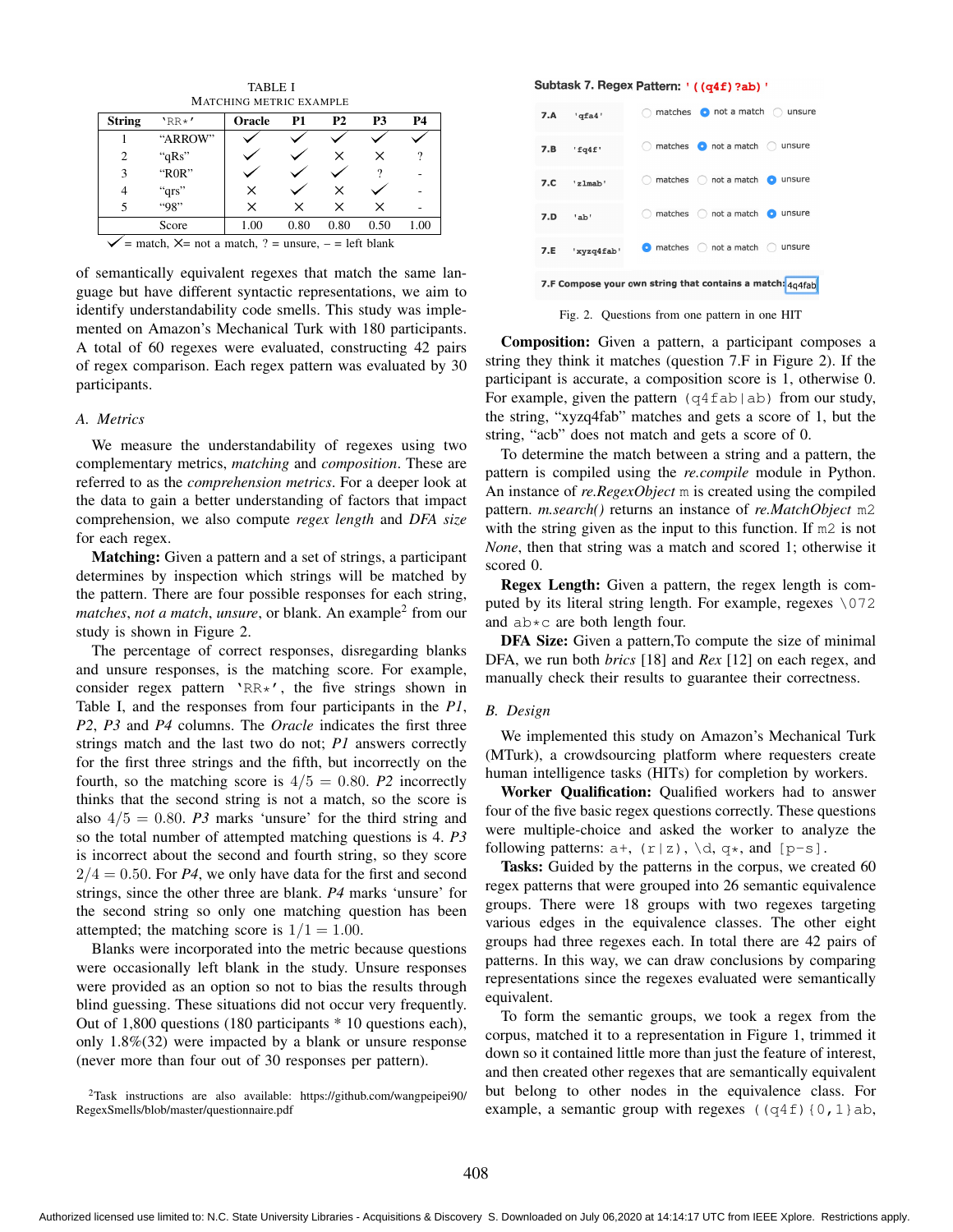#### TABLE II

3-FACTOR ANOVA WITH AVERAGE MATCHING OR COMPOSITION ACCURACY AS DEPENDENT VARIABLES, CONSIDERING REPRESENTATION (REP), DFA SIZE (DFA\_SIZE), AND REGEX LENGTH (LEN) AS INDEPENDENT VARIABLES

|                       |    |                    | Average Matching       |         | Average Composition  |
|-----------------------|----|--------------------|------------------------|---------|----------------------|
|                       | Df | F value            | $Pr(>=F)$              | F value | $Pr(>\)$             |
| dfa size              | 1  | 7.632              | $0.0153$ *             | 10.084  | 0.00674<br>**        |
| len                   |    | 3.325              | $0.0896$ .             | 0.001   | 0.98161              |
| rep                   | 15 | 2.062              | $0.0921$ .             | 1.224   | 0.35538              |
| dfa size:len          | 1  | 1.002              | 0.3339                 | 1.384   | 0.25907              |
| dfa size:rep          | 14 | 0.709              | 0.7355                 | 0.920   | 0.56075              |
| len:rep               | 10 | 0.924              | 0.5397                 | 0.599   | 0.79054              |
| dfa size:len:rep 3    |    | 1.163              | 0.3589                 | 0.678   | 0.58002              |
| Residuals<br>14       |    |                    |                        |         |                      |
| $\cdot \alpha = 0.10$ |    | $^* \alpha = 0.05$ | ${}^{**}\alpha = 0.01$ |         | *** $\alpha = 0.001$ |

 $((q4f)$ ?ab), and  $(q4fab|ab)$  belong to D1, D2, and D3, respectively. A group with regexes  $([0-9]+)\ \ ([0-9]+)$ and  $(\dagger)$ .  $(\dagger)$  is intended to evaluate the edge between C1 and C4. We note that if we only used regexes from the corpus, we would have had regexes with different semantics at each node, or with additional language features, which would make the comparisons of the targeted features difficult.

For each of the 26 semantic groups, we created five strings for the study, where at least one matched and at least one did not match. These were used to compute the matching metric. Once all the patterns and matching strings were collected, we created tasks for the MTurk participants as follows: randomly select a pattern from 10 of the 26 semantic groups. Randomize the order of these 10 patterns, as well as the order of the matching strings for each pattern. After adding a question asking the participant to compose a string that each pattern matches, this creates one task on MTurk, such as the example in Figure 2. This process was completed until each of the 60 regexes appeared in 30 HITs, resulting in a total of 180 total unique HITs.

Implementation: Workers were paid \$3.00 for successfully completing one and only one HIT. The average completion time for accepted HITs was 682 seconds (11 mins, 22 secs). A total of 54 HITs were rejected: 48 had too many blank responses, four were double-submissions by same workers, one did not answer composition questions, and one missed data of 3 questions. Rejected HITs were returned to MTurk to be completed by others.

Participants: In total, there were 180 participants. A majority were male (83%). Most had at least an Associates degree (72%), were at least somewhat familiar with regexes (87%), and had prior programming experience (84%).

#### *C. Analysis*

We computed a matching and composition score for each regex based on the 30 participant responses. The average analysis or average composition is computed by averaging the associated 26-30 values for each metric for each of the 60 regexes (fewer than 30 values were used if all the responses in a matching question were a combination of blanks and unsure).

Of the original 42 pairs, we report scores for 41. Due to a design flaw, the regexes evaluated,  $\lambda \cdot \cdot *$  and  $\lambda \cdot +$ . were not semantically equivalent (the former is missing an escape and should be  $\langle \cdot, \cdot \rangle$ , so this was omitted from the data. In the end, we analyzed 58 regexes that cover 17 edges from Figure 1.

To gain a better understanding of why some regexes may be more understandable than others, we also look at the impact of the representation from Figure 1, regex length, and DFA size<sup>3</sup> on the comprehension metrics. Note that we retain all 60 regexes for this analysis as we are looking at the properties of regexes individually. We conduct two three-factor analysis of variances (ANOVAs) with matching accuracy and composition accuracy as the dependent variables. We also conduct the correlation analysis between these three factors and the composition metrics. We use Spearman's Rank-Order Correlation because we have no priori knowledge about the distributions of the factors. Since the regex representations are categorical data, these are excluded from the correlation analysis.

#### *D. Results*

The ANOVA in Table II shows that DFA size significantly affects both the average matching accuracy and the average composition at  $\alpha = 0.05$  and  $\alpha = 0.01$ , respectively. The length and representation from Figure 1 each significantly affect the average matching accuracy at  $\alpha = 0.10$ . Since the DFA sizes vary across the pairwise comparisons within a representation, we present our results for matching and composition using each of the 41 pairs of regexes separately, rather than in aggregate over the equivalence class edges explored.

For the comprehension metrics, Table III presents the results. Each row represents a *Pair* of regex evaluated by study participants. The representations for the regexes per Figure 1 are shown in the *Edge* column, which is how the table is sorted. The *Regex1* and *Regex2* columns identify the regexes used in the study, mapping to the first and second representations in the Edge column, respectively. *Match1* is the average matching for Regex1 and *Match2* is the average matching for Regex2. Using the Mann-Whitney test of means, the *sigM* column following tests if there is a significant difference between the accuracies. The *Comp1* column presents the percentage of the string responses for that were in fact correctly matched by Regex1. *Comp2* presents the same information, except for Regex2. The following *sigC* column uses a test of two proportions to identify if the percentage of the participants who correctly composed a string for Regex1 is significantly different than the percentage who correctly composed a string for Regex2.

To illustrate, consider pair 16 in Table III. One pair of regexes was  $([ \} \{ ] )$  and  $(\{ | \} )$  in C4 and C5, respectively, with average matching scores of 78.79% and 70.33% and average composition scores of 50.00% and 86.67%, respectively. The difference between the composition scores

<sup>&</sup>lt;sup>3</sup>Note that the study was not specifically designed for regex length and DFA size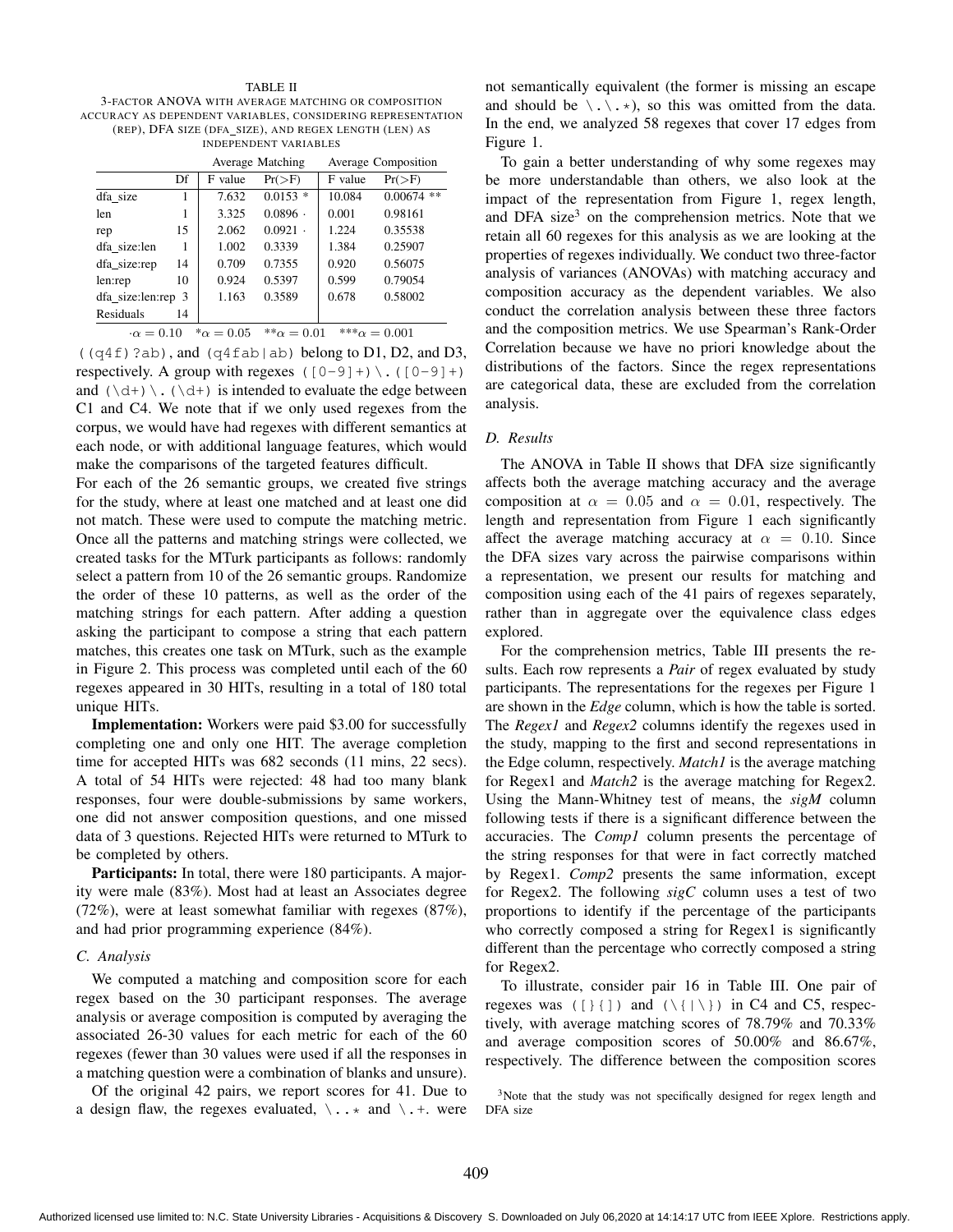| TABLE III                                                                                                                     |
|-------------------------------------------------------------------------------------------------------------------------------|
| PAIRWISE COMPARISONS OF REGEXES. EACH MATCHING OR COMPOSITION VALUE IS COMPUTED BASED ON APPROXIMATELY 30 DATA POINTS FROM 30 |
| STUDY PARTICIPANTS                                                                                                            |

| Pair           | Edge                 | Regex1                                                                                                                                                                                                                                                                                                                                            | Regex2                                                            |                   | Match1(%) Match2(%) SigM      |       | Comp $1(\%)$ Comp $2(\%)$ SigC |     |
|----------------|----------------------|---------------------------------------------------------------------------------------------------------------------------------------------------------------------------------------------------------------------------------------------------------------------------------------------------------------------------------------------------|-------------------------------------------------------------------|-------------------|-------------------------------|-------|--------------------------------|-----|
| $\mathbf{1}$   | $\overline{C1 - C2}$ | $tri[a-f]3$                                                                                                                                                                                                                                                                                                                                       | tri[abcdef]3                                                      | 94.00             | 93.17                         | 83.33 | 83.33                          |     |
| $\overline{c}$ | $C1 - C2$            | $no(w-z)5$                                                                                                                                                                                                                                                                                                                                        | no [wxyz] 5                                                       | 93.33             | 87.17                         | 86.67 | 86.67                          |     |
| 3              | $C1 - C3$            | $no(w-z]$ 5                                                                                                                                                                                                                                                                                                                                       | no(w x y z) 5                                                     | 93.33             | 93.67                         | 86.67 | 96.67                          |     |
| $\overline{4}$ | $C1 - C4$            | $(0-9]+)(. (0-9]+)$                                                                                                                                                                                                                                                                                                                               | $(\mathcal{A}^+)^{\mathcal{A}}$ , $(\mathcal{A}^+)^{\mathcal{A}}$ | 90.17             | 94.44                         | 83.33 | 93.33                          |     |
| 5              | $C1 - C4$            | xg1([0-9]{1,3})%                                                                                                                                                                                                                                                                                                                                  | $xgl(\d{1,3})$                                                    | 82.67             | 81.33                         | 76.67 | 66.67                          |     |
| 6              | $C1 - C4$            | $[a-f]$ ([0-9]+) $[a-f]$                                                                                                                                                                                                                                                                                                                          | $[a-f] (\dagger) [a-f]$                                           | 91.17             | 83.33                         | 80.00 | 70.00                          |     |
| $\tau$         | $C1 - C4$            | & ( $[A-Za-z0-9-]+$ );                                                                                                                                                                                                                                                                                                                            | & $(\vee\vee\vee)$ ;                                              | 81.90             | 82.59                         | 56.67 | 66.67                          |     |
| 8              | $C1 - C4$            | $1q[A-Za-z0-9]] [A-Za-z0-9]] 1q\w\w$                                                                                                                                                                                                                                                                                                              |                                                                   | 86.00             | 78.11                         | 83.33 | 70.00                          |     |
| 9              | $C1 - C4$            | $tuv[A-Za-z0-9]$                                                                                                                                                                                                                                                                                                                                  | tuv\w                                                             | 89.17             | 86.00                         | 83.33 | 70.00                          |     |
| 10             | $C1 - C5$            | $tri[a-f]3$                                                                                                                                                                                                                                                                                                                                       | $tri$ (a $ b c d e f$ ) 3                                         | 94.00             | 86.11                         | 83.33 | 80.00                          |     |
| 11             | $C2 - C4$            | $[\t\trthinspace \t\trm\; f\$ ]                                                                                                                                                                                                                                                                                                                   | $[\n\backslash s]$                                                | 82.99             | 92.41<br>$\ddot{\phantom{0}}$ | 3.33  | 0.00                           |     |
| 12             | $C2 - C5$            | tri[abcdef]3                                                                                                                                                                                                                                                                                                                                      | $tri$ (a $b c d e f$ ) 3                                          | 93.17             | 86.11                         | 83.33 | 80.00                          |     |
| 13             | $C2 - C5$            | no [wxyz] 5                                                                                                                                                                                                                                                                                                                                       | no(w x y z)5                                                      | 87.17             | 93.67                         | 86.67 | 96.67                          |     |
| 14             | $C3 - C4$            | $[^0-9A-Za-z]$                                                                                                                                                                                                                                                                                                                                    | $[\W_1]$                                                          | 64.50             | 61.00                         | 46.67 | 53.33                          |     |
| 15             | $C3 - C4$            | $[^00-9]$                                                                                                                                                                                                                                                                                                                                         | $[\n\bigr\}$                                                      | 58.00             | 73.33                         | 63.33 | 73.33                          |     |
| 16             | $C4 - C5$            | $( [ \} \{ ] )$                                                                                                                                                                                                                                                                                                                                   | $(\langle  \rangle)$                                              | 78.79             | 70.33                         | 50.00 | 86.67                          | **  |
| 17             | $C4 - C5$            | ([::;])                                                                                                                                                                                                                                                                                                                                           | (: ;)                                                             | 81.38             | 94.00                         | 46.67 | 46.67                          |     |
| 18             | $D1 - D2$            | $((q4f)\{0,1\}ab)$                                                                                                                                                                                                                                                                                                                                | ((q4f)?ab)                                                        | 82.93             | 79.25                         | 50.00 | 40.00                          |     |
| 19             | $D1 - D2$            | $($ dee $($ do $)$ $\{1, 2\})$                                                                                                                                                                                                                                                                                                                    | (deedo(do)?)                                                      | 84.83             | 77.17                         | 66.67 | 60.00                          |     |
| 20             | $D1 - D3$            | $((q4f)\{0,1\}ab)$                                                                                                                                                                                                                                                                                                                                | (q4fablab)                                                        | 82.93             | 84.50                         | 50.00 | 60.00                          |     |
| 21             | $D1 - D3$            | $($ dee $($ do $)$ $\{1, 2\})$                                                                                                                                                                                                                                                                                                                    | (deedo deedodo)                                                   | 84.83             | 90.00                         | 66.67 | 63.33                          |     |
| 22             | $D2 - D3$            | ((q4f)?ab)                                                                                                                                                                                                                                                                                                                                        | (q4fablab)                                                        | 79.25             | 84.50                         | 40.00 | 60.00                          |     |
| 23             | $D2 - D3$            | (deedo(do)?)                                                                                                                                                                                                                                                                                                                                      | (deedo deedodo)                                                   | 77.17             | 90.00<br>$\ast$               | 60.00 | 63.33                          |     |
| 24             | $L2 - L3$            | $z$ aa*                                                                                                                                                                                                                                                                                                                                           | $za+$                                                             | 86.67             | 90.67                         | 70.00 | 50.00                          |     |
| $25\,$         | $L2 - L3$            | $\mathbf{RR} \star$                                                                                                                                                                                                                                                                                                                               | $R+$                                                              | 86.00             | 91.56                         | 66.67 | 66.67                          |     |
| 26             | $S1 - S2$            | $\{(0-9A-Fa-f]\{2\})$                                                                                                                                                                                                                                                                                                                             | %([0-9a-fA-F][0-9a-fA-F])                                         | 77.78             | 73.44                         | 50.00 | 60.00                          |     |
| 27             | $S1 - S2$            | $\&d([aeiou]{2})z$                                                                                                                                                                                                                                                                                                                                | &d([aeiou][aeiou])z                                               | 91.28             | 95.34                         | 83.33 | 83.33                          |     |
| 28             | $S1 - S2$            | $fa[lmnop]{3}$                                                                                                                                                                                                                                                                                                                                    | fa[lmnop][lmnop][lmnop]                                           | 87.17             | 88.00                         | 83.33 | 73.33                          |     |
| 29             | $T1 - T2$            | $xyz[\sqrt{(\iota\vee\iota\vee\iota\vee\iota\vee\iota\vee\iota\vee\iota\vee\iota\vee\iota\vee\iota\vee\iota\vee\iota\vee\iota\vee\iota\vee\iota\vee\iota\vee\iota\vee\iota\vee\iota\vee\iota\vee\iota\vee\iota\vee\iota\vee\iota\vee\iota\vee\iota\vee\iota\vee\iota\vee\iota\vee\iota\vee\iota\vee\iota\vee\iota\vee\iota\vee\iota\vee\iota\vee$ | $xyz[\x5b-\x5f]$                                                  | 77.78             | 78.67                         | 86.67 | 56.67                          |     |
| 30             | $T1 - T2$            | $t[:;]+p$                                                                                                                                                                                                                                                                                                                                         | $t[\x3a-\x3b]+p$                                                  | 94.33             | 88.59                         | 80.00 | 63.33                          |     |
| 31             | $T1 - T3$            | $(\S\setminus\{)\setminus d + ( : [^*]\} + \S)$                                                                                                                                                                                                                                                                                                   | $([5] [{1}) \ddot{+} (:[^{\hat{}}] + [^{\hat{}}])$                | 81.61             | 75.18                         | 63.33 | 73.33                          |     |
| 32             | $T1 - T3$            | $t\backslash \backslash \$ + $\backslash$ d+ $\backslash *$                                                                                                                                                                                                                                                                                       | $t[.] [$] + \ddot{d} + [*]$                                       | 88.67             | 94.00                         | 56.67 | 73.33                          |     |
| 33             | $T1 - T3$            | $\{\langle d+ \rangle, d \rangle \}$                                                                                                                                                                                                                                                                                                              | $[\{](\xi)(\det[\cdot](d) )\}]$                                   | 93.28             | 89.33                         | 70.00 | 66.67                          |     |
| 34             | $T1 - T4$            | $xyz[\lfloor \frac{1}{2} \rfloor \cdot \frac{1}{2}]$                                                                                                                                                                                                                                                                                              | xyz[\0133-\0140]                                                  | 77.78             | 71.35                         | 86.67 | 33.33                          | *** |
| 35             | $T1 - T4$            | $t$ [:; ] +p                                                                                                                                                                                                                                                                                                                                      | $t$ [\072\073]+p                                                  | 94.33             | 90.00                         | 80.00 | 70.00                          |     |
| 36             | $T1 - T4$            | $(\langle \{ \rangle\})$                                                                                                                                                                                                                                                                                                                          | $( [ \0175 \0173 ] )$                                             | 70.33             | 54.40<br>$\cdot$              | 86.67 | 30.00                          | *** |
| 37             | $T1 - T4$            | $( [ \} \{ ] )$                                                                                                                                                                                                                                                                                                                                   | $( [ \0175 \0173 ] )$                                             | 78.79             | 54.40<br>**                   | 50.00 | 30.00                          |     |
| 38             | $T1 - T4$            | (: ;)                                                                                                                                                                                                                                                                                                                                             | ([072073])                                                        | 94.00             | $\ast$<br>65.77               | 46.67 | 23.33                          |     |
| 39             | $T1 - T4$            | ([::;])                                                                                                                                                                                                                                                                                                                                           | $( [ \ 072 \ 073 ] )$                                             | 81.38             | 65.77                         | 46.67 | 23.33                          |     |
| 40             | $T2 - T4$            | $xyz[\x5b-\x5f]$                                                                                                                                                                                                                                                                                                                                  | xyz[\0133-\0140]                                                  | 78.67             | 71.35                         | 56.67 | 33.33                          |     |
| 41             | $T2 - T4$            | $t[\x3a-\x3b]+p$                                                                                                                                                                                                                                                                                                                                  | $t$ [\072-\073]+p                                                 | 88.59             | 90.00                         | 63.33 | 70.00                          |     |
|                |                      |                                                                                                                                                                                                                                                                                                                                                   | $\alpha = 0.10$ * $\alpha = 0.05$ * * $\alpha = 0.01$             | $***\alpha=0.001$ |                               |       |                                |     |

is significant at  $\alpha = 0.01$ , yet the difference between the accuracies is not. In fact, the representation C5 was more understandable in that participants could more effectively compose a string that it would match, but C4 is more understandable in that participants could more easily determine which of a set of strings would be matched by C4. Thus, neither representation is bolded in the *Edge* column since there is a conflict. If both comprehension metrics indicated a preferred representation, that representation is bolded (e.g., C4 in pair 15). Ties are broken by deferring to the other metric. For example, there's a tie in composition for pair 17, but matching indicates a preference for C5. Therefore C5 is bolded.

For pairs 16, 29, 34, and 36, the difference in composition is significant at  $\alpha < 0.05$ , indicating differences favoring C5 over C4, T1 over T2, and twice favoring T1 over T4. For pairs 23, 37, and 38, the difference in matching is significant with  $\alpha$  < 0.05, indicating differences favoring D3 over D2 and twice favoring T1 over T4. Interestingly, for pairs 16 and 29, while the differences in composition are significant, there is a conflict between the composition metrics. Further investigation is needed to understand in what circumstances the metrics are in conflict with one another. Recall that participants were able to select *unsure* for whether a string is matched by a pattern. From a comprehension perspective, this indicates some level of confusion. For each pattern, we counted the number of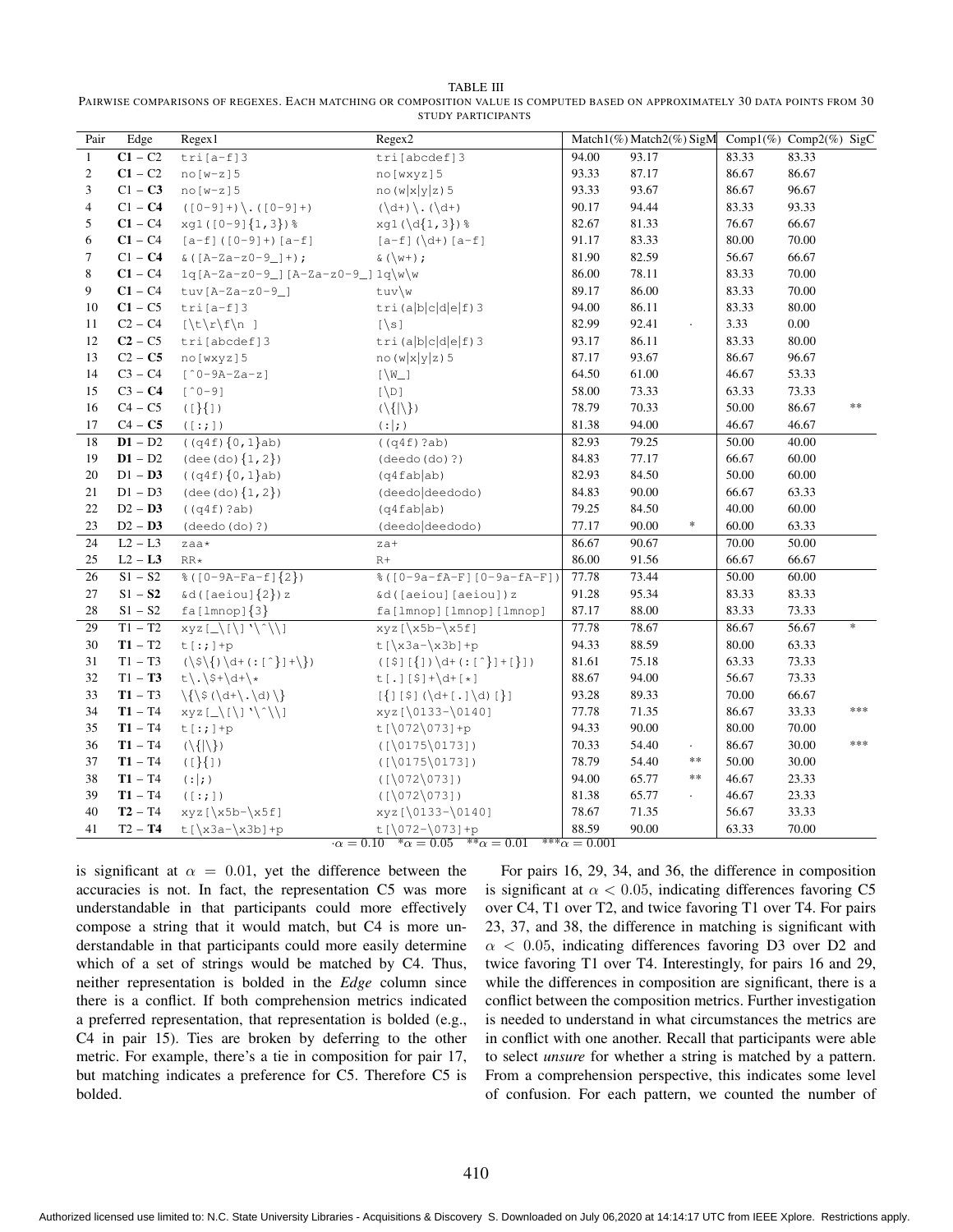responses containing at least one unsure. Overall, the highest number of unsure responses came from T4 and T2, which have octal and hex representations of characters. The least number of unsure responses were in L3 and D3. These results mirror the understandability analysis, as T4 and T2 are generally lower in comprehension, and L3 and D3 are generally higher.

While the ANOVA indicates that variance in matching is due to all three factors, representation, DFA size, and regex length, it is not entirely clear why. Variance in composition is impacted by DFA size only. Between DFA size and composition, there is a strong, positive correlation at  $\alpha = 0.01$  with  $\rho = 0.354$ . At first, this result may seem counter-intuitive, but considering that larger DFAs may represent more constrained regex languages (i.e., languages that accept fewer strings), these may be easier to compose a string for. However, as the explored DFA size range was between two and eight nodes, these results may not generalize to larger regexes. None of the other correlations are significant with  $\alpha$  < 0.05.

#### *E. Summary*

Matching and composition are impacted by DFA size, and matching is also impacted by regex length and representation, showing some support that the representation of the regex impacts comprehension. The larger the DFA, the easier it was for the community to generate strings that match it. There also appears to be a clear trend favoring T1 over T4. Representations D3 and C5 are also preferred. While C1 is favored comparisons against C2, C4, and C5, none are significant.

#### V. COMMUNITY SUPPORT STUDY (RQ2)

The goal of this evaluation is to understand how frequently each of the regex representations appears in source code, as a way to identify community standards code smells [19], [20].

## *A. Artifacts*

We analyzed an existing corpus of regexes collected from Python code in GitHub projects [17]. This dataset has 13,597 distinct (non-duplicate) regex patterns from 1,544 projects.

This corpus was created by analyzing static invocations to the Python re library. Consider the Python snippet:

#### $r1 = re.compile('0|-?[1-9][0-9]*)$ \$', re.MULTILINE)

The function *re.compile* compiles the regex  $(0|-?[1-]$ 9] $[0-9] \star$ )  $\frac{1}{2}$  into r1, an object of re.RegexObject. *re.MULTILINE* is a flag that changes the matching behavior from the default one line to multiple lines. This particular regex will match strings with any integer at the end of a line ("-?" indicates the integer may be negative).

#### *B. Metrics*

We measure community support by matching regexes in the corpus to representations in Figure 1 and by counting the *patterns* and *projects*. These are referred to as the *community* *standards metrics*. A regex can belong to multiple representations and to multiple projects since the corpus tracks its duplicates.

#### *C. Analysis*

To match patterns to representations, we either used the PCRE parser to parse features of patterns or extracted token streams of them. The choice depends on the characteristics of the representation. Our analysis code is available on  $G$ it $H$ ub<sup>4</sup>. The details of this process are described as follows.

Presence of a Feature: For representations that require a particular feature, we used the PCRE parser to decide membership. This applies to C3, D1, D2, L1, L2, L3, S1, and S3.

Features and Pattern: Identifying D3 requires an OR containing at least two entries with a sequence repeated N times in one entry and the same sequence repeated N+1 times in another entry. We first looked for a sequence of N repeating groups with an OR-bar (i.e.,  $\vert$ ) next to them on a side. This produced a list of 113 candidates and we narrowed them down manually to 10 actual members.

T1 requires that no characters are wrapped in brackets or are hex or octal characters, which matches over 91% of the patterns analyzed; T2 requires a literal character with a hex structure; T3 requires that a single literal character is wrapped in a custom character class (a member of T3 is always a member of C2); T4 requires a literal character with a Pythonstyle octal structure.

Token Stream: C1 requires a non-negative class of characters whose ASCII codes are consecutive; C2 requires a custom character class which does not use ranges or defaults; C4 requires the presence of a default character class within a custom character class; C5 requires an OR of length-one sequences (literal characters or any character class); S2 requires a repeated element which could be a character class, a literal character, or a smaller regex encapsulated in parentheses. These representations were treated as sequences of tokens. To identify them, we chose token streams instead of the PCRE parser.

#### *D. Results*

Table IV presents the results. *Node* references Figure 1; *Description* briefly describes the representation; *Example* provides a regex from the corpus; *nPatterns* counts the patterns that belong to the representation; *% patterns* shows the percentage of patterns out of 13,597; *nProjects* counts the projects that contain a regex belonging to the representation; *% projects* shows the percentage of projects out of 1,544. For example, D1 is more concentrated in a few projects and T3 is more widespread across projects. This is because comparing to D1, T3 appears in 39 *fewer* patterns but 34 *more* projects.

The pattern frequency is our guide for setting the community standards. For example, since C1 is more prevalent than C2 in both patterns and projects, we could say that C2 is

<sup>4</sup>https://github.com/wangpeipei90/RegexSmells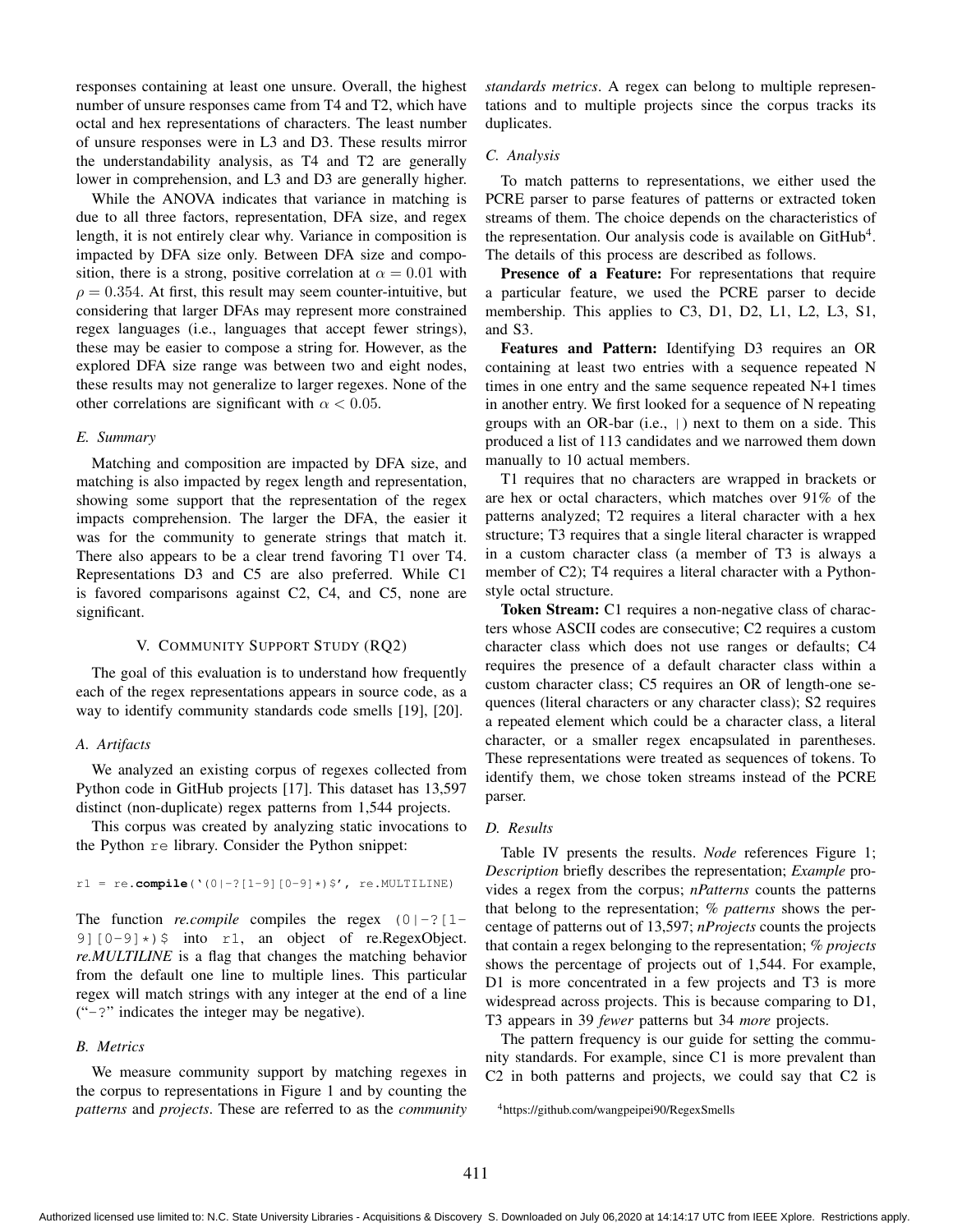TABLE IV HOW FREQUENTLY IS EACH REGEX REPRESENTATION STYLE USED?

| Node           | Description                                      | Example                                  | nPatterns | $%$ patterns | nProjects | $%$ projects |
|----------------|--------------------------------------------------|------------------------------------------|-----------|--------------|-----------|--------------|
| C1             | char class using ranges                          | $^{\circ}$ [1-9][0-9]*\$                 | 2,479     | 18.2%        | 810       | 52.5%        |
| C <sub>2</sub> | char class explicitly listing all chars          | [aeiouy]                                 | 1,903     | 14.0%        | 715       | 46.3%        |
| C <sub>3</sub> | any negated char class                           | $\lceil$ $A-Za-z0-9$ . $\rceil +$        | 1,935     | 14.2%        | 776       | 50.3%        |
| C <sub>4</sub> | char class using defaults                        | $[-+ \ddot{\alpha}]$ .                   | 840       | $6.2\%$      | 414       | 26.8%        |
| C <sub>5</sub> | an OR of length-one sub-patterns                 | $(0 \mid \leq  \geq  - !)$               | 245       | $1.8\%$      | 239       | 15.5%        |
| D1             | curly brace repetition like ${M,N}$ with $M < N$ | $x\{1,4\}$ \$                            | 346       | 2.5%         | 234       | 15.2%        |
| D <sub>2</sub> | zero-or-one repetition using question mark       | $^{\circ}$ http(s)?://                   | 1,871     | 13.8%        | 646       | 41.8%        |
| D <sub>3</sub> | repetition expressed using an OR                 | $^{\circ}$ (Q QQ) \< (.+) \>\$           | 10        | $.1\%$       | 27        | 1.7%         |
| T1             | no HEX, OCT or char-class-wrapped literals       | get_tag                                  | 12,482    | 91.8%        | 1,485     | 96.2%        |
| T <sub>2</sub> | has HEX literal like $\chi$ F5                   | $[\x80-\xff]$                            | 479       | 3.5%         | 243       | 15.7%        |
| T <sub>3</sub> | has char-class-wrapped literals like [\$]        | $[5][1]\ddot{d}$ +: $([^{\wedge}]]+)[1]$ | 307       | 2.3%         | 268       | 17.4%        |
| T <sub>4</sub> | has OCT literal like $\setminus$ 0177            | $[ \ 041 - \ 176 ] + :$                  | 14        | $.1\%$       | 37        | 2.4%         |
| L1             | curly brace repetition like ${M,}$               | $(DN) [0-9] {4,}$                        | 91        | $.7\%$       | 166       | 10.8%        |
| L2             | zero-or-more repetition using Kleene star        | $\simeq$ (#.*)?\$                        | 6,017     | 44.3%        | 1,097     | 71.0%        |
| L <sub>3</sub> | one-or-more repetition using plus                | $[A-Z] [a-z] +$                          | 6,003     | 44.1%        | 1,207     | 78.2%        |
| S <sub>1</sub> | curly brace repetition like ${M}$                | $\hat{S}$ [a-f0-9]{40}\$                 | 581       | 4.3%         | 340       | 22.0%        |
| S <sub>2</sub> | explicit sequential repetition                   | ff:ff:ff:ff:ff:ff                        | 3,378     | 24.8%        | 861       | 55.8%        |
| S <sub>3</sub> | curly brace repetition like ${M,M}$              | $U[\d{dA-F}]\{5,5\}$                     | 27        | $.2\%$       | 32        | 2.1%         |

smelly since it could better conform to community standards if expressed as C1.

#### *E. Summary*

Based on patterns, the winning representations per equivalence class are C1, D2, T1, L2, and S2. With one exception, these are the same project-based recommendations; L3 appears in more projects than L2, so it is unclear which is smelly.

## VI. DESIRABLE REPRESENTATIONS (RQ3)

To determine the overall trends in the data, we created and compared total orderings on the representations in each equivalence class with respect to the comprehension (RQ1) and community standards (RQ2) metrics.

#### *A. Analysis*

Total orderings were represented in directed graphs with representations as nodes and edge directions determined by the metrics: matching and composition of understandability; patterns and projects of community standards. The graphs for comprehension are based on Table III and for community support are based on Table IV. Within each graph, a topological sort created total orderings.

Building the Graphs: In the community standards graph, a directed edge  $C2C1$  is used when nPatterns(C1) > nPatterns(C2) *and* nProjects(C1) > nProjects(C2). When there is a conflict between nPatterns and nProjects, as is the case between L2 and L3, an undirected edge  $\overline{L2L3}$  is used. For example, Figure 3 shows the graphs for the CCC group; Figure 3b is based on community standards.

A similar process is used to build the graphs based on the comprehension metrics. In Table III, each row maps to an edge in the understandability graph. If the matching and



Fig. 3. Trend graphs for the CCC equivalence graph: (a) represent the comprehension analysis (RQ1) and (b) represent the artifact analysis (RQ2)

composition results both indicate a favorite (i.e., a bolded representation in the *Edge* column of Table III), there is a directed edge. For example, in Pair 3, the matching and composition metrics for C3 are higher than C1, resulting in a directed  $\overrightarrow{C1}$  arrow. If one of the metrics is a tie, the other is used to break the tie; in Pair 2, the composition scores are the same but C1 is preferred based on matching, resulting in a  $C2C1$ . If there is a conflict between the metrics, an undirected edge is used, as is the case with Pair 14, resulting in C3C4. An example is shown in Figure 3a, which has 17 total edges, 14 of which are directed and three are undirected.

As a general rule, for both graphs, the higher the ratio of incoming edges to total edges, the less smelly the node.

Topological Sorting: Once the two graphs are built for each equivalence class type, within each graph, we sort the nodes to identify a (preferably unique) total ordering on the nodes. This ordering represents preferences from the perspective of the comprehension or community standards metrics.

For each node  $n$ , we compute the ratio of  $in\_deg(n)/deg(n)$  where  $in\_deg(n)$  is the number of incoming edges to *n*, and  $deg(n)$  is the total edges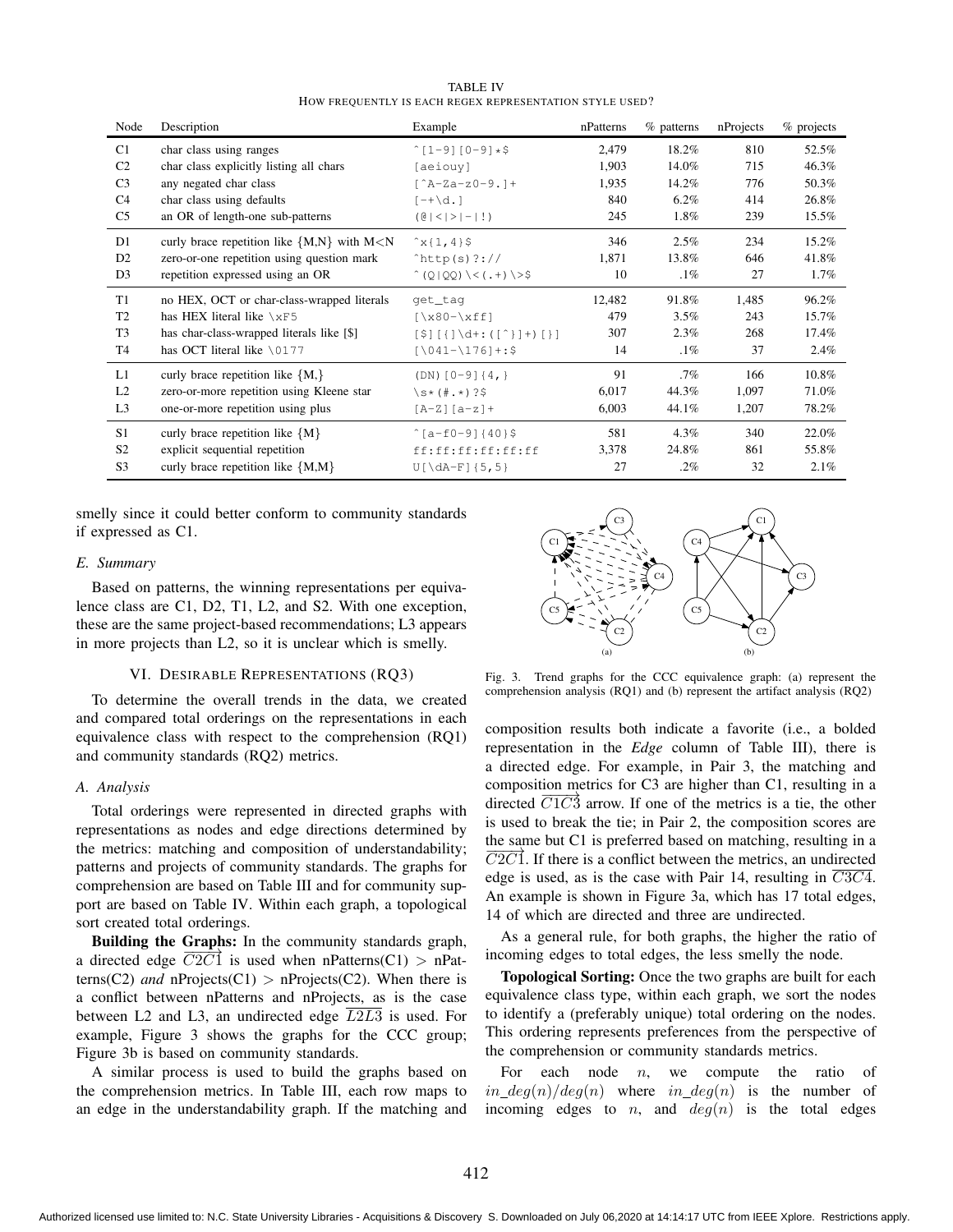TABLE V TOPOLOGICAL SORTING, WITH THE LEFT-MOST POSITION BEING HIGHEST (NON-SMELLY) AND THE RIGHT-MOST BEING MOST SMELLY

|            | Understandability                                                          | Community                                                                  |
|------------|----------------------------------------------------------------------------|----------------------------------------------------------------------------|
| CCC        | C <sub>1</sub> C <sub>5</sub> C <sub>3</sub> C <sub>4</sub> C <sub>2</sub> | C <sub>1</sub> C <sub>3</sub> C <sub>2</sub> C <sub>4</sub> C <sub>5</sub> |
| <b>DBB</b> | D <sub>3</sub> D <sub>1</sub> D <sub>2</sub>                               | D <sub>2</sub> D <sub>1</sub> D <sub>3</sub>                               |
| LBW        | L3 L2                                                                      | <b>L3 L2 L1</b>                                                            |
| <b>SNG</b> | S <sub>2</sub> S <sub>1</sub>                                              | S <sub>2</sub> S <sub>1</sub> S <sub>3</sub>                               |
| <b>LIT</b> | T1 T3 T2 T4                                                                | T1 T3 T2 T4                                                                |

touching *n*. For example, in Figure 3a,  $in\_deg(C5) = 2$ and  $deg(C5) = 5$ . The higher the ratio (that is, the more incoming edges indicating preference), the higher the node appears in the sorted list. For example, with node C1 in Figure 3a, the ratio is 7/10 since C1 is involved in ten total comparisons and is favored in seven. The ratio for node C2 is 1/5 as C2 is involved in five comparisons, is preferred in one, is strictly not preferred in three, and has one with no preference, represented as an undirected edge.

One challenge with this (and any topological sorting approach, such as Kahn's algorithm), is that the total ordering is not necessarily unique and often multiple nodes have similar properties. Thus, we mark ties in order to identify when a tiebreaker is needed. Breaking ties on the community standards graph involves choosing the representation that appears in a larger number of projects, as it is more widespread across the community. Breaking ties in the understandability graph uses the RQ1 results. Based on Table III, we compute the average metrics for each representation and select the winner.

#### *B. Results*

The total orderings on nodes for each graph are shown in Table V. For example, given the graphs in Figure 3a and Figure 3b, the topological sorts are C1 C5 C3 C4 C2 and C1 C3 C2 C4 C5, respectively.

Considering both topological sorts, there is a clear winner in each equivalence class except DBB. This is C1 for CCC, L3 for LBW, S2 for SNG, and T1 for LIT. While L3 is the winner for the LBW group, we note that L2 appears in slightly more patterns. DBB is different as the orderings are completely reversed depending on the analysis. Further study is needed on this, as well as LBW and SNG since not all nodes were considered in the understandability analysis.

These results can guide regex design. For example, to match numbers from one to 999, there are (at least) three options:  $A = [1-9] | [1-9] [0-9] | [1-9] [0-9] [0-9], B = [1-$ 9]  $[0-9]$  ?  $[0-9]$  ?, and  $C = [1-9]$   $[0-9]$   $\{0, 2\}$ . A contains representations  $\{C1, D3, S2\}$ , B contains  $\{C1, D2\}$ , and C contains  $\{C1, D1\}$ . According to Table V, the sorting in understandability is A>C>B since D3>D1>D2. However, what we usually see in source code are B and C but not A. The reason might be that the representation of A takes more time to type, or may have a longer runtime performance. In another example, we prefer  $$[0-9] \times .[0-9]$  [0-9] to  $$[0-9] \times . [0-9]{2}$  in order to match dollar amounts. This is because S2 in the former regex is preferred to S1 in the latter regex, for all metrics.

## *C. Summary*

Having a consistent and clear winner is evidence of a preference with respect to community standards and understandability, and thus provides guidance for potential refactoring. This positive result, that the most popular representation in the corpus is also the most understandable, makes sense as people may be more likely to understand things that are familiar or well documented.

#### VII. DISCUSSION

Based on our studies, we have identified preferred regex representations that may make regexes easier to understand than their smelly counterparts. Here, we summarize the results.

#### *A. Implications*

Our goal in this work was to identify code smells in regular expressions. In an evaluation using humans where we measure comprehension of various regular expressions, we find that it is easier to understand regexes that do not use hex or octal characters, that repetition operators, such as ? in D2 can decrease comprehension, and that using ranges is preferred to some character classes (e.g.,  $[A-Za-z0-9]$  is often more understandable than  $\forall w$ ).

In general, the factors that explain differences in comprehension metrics are the DFA size and the representation, where DFA sizes range from two to eight and the representations are as defined in Section 1. The implications of these results are for refactoring tool designers and code maintainers. Opting to use the preferred regex representations, when possible, may increase the understandability of regexes in source code. Since there are differences in regex comprehension based on how regexes are syntactically composed, it also has implications for refactoring tool designers to add refactoring for comprehension, which could enable developers to more easily compose regexes that are easier to understand.

#### *B. Opportunities For Future Work*

Equivalence Class Models: We looked at five types of equivalence classes, each with three to five representations. Future work could consider models with more types of equivalence classes, such as:

- Multiline option:  $(2m) G \n\equiv (2m) G$
- Case insensitive:  $(2i)$  [a-z]  $\equiv$  [A-Za-z]
- Backreference:  $(X) q \leq (?P < name > X) q \qquad name >$

There also may exist critical comprehension differences within a representation. For example, between C1 (e.g., [0- 9a]) and C4 (e.g.,  $[\dagger]$ ), it could be that  $[0-9]$  is preferred to  $[\dagger]$ , but  $[A-Za-z0-9]$  is not be preferred to  $[\n\wedge w]$ . By creating a more granular model of equivalence classes and carefully evaluating alternative representations of the most frequently used specific patterns, additional useful smells could be identified.

Automated Improvement: Currently the equivalence classes are identified manually. In future work, we will consider automatically generating the equivalence classes by building behavioral clusters and observing how regex representations differ within those clusters.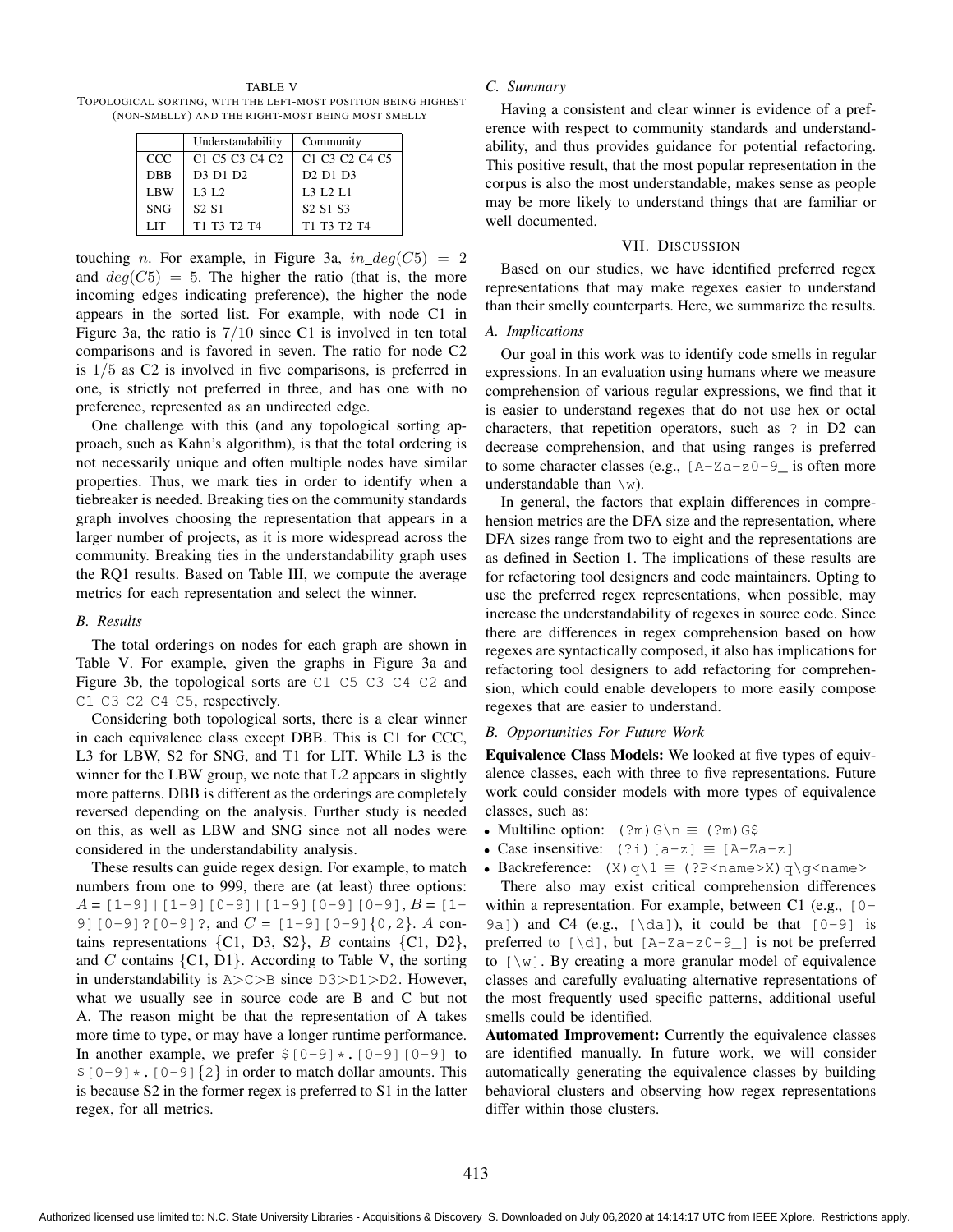## *C. Threats to Validity*

Internal: We measure understandability using two metrics: matching and composition. These measures may not reflect the actual understanding of regex behavior. To mitigate, we used multiple metrics that require reading and writing regexes.

We measure community support using two metrics: patterns and projects. These measures may not reflect the actual desire of the community to use the representations contained within. To mitigate, we use multiple metrics.

Participants evaluated regular expressions on MTurk, which may not be reflective enough of the context in which programmers would encounter regexes in practice. Further study is needed to determine the impact of the experimental context.

Some regex representations from the equivalence classes were not involved in the understandability analysis and that may have biased the results against those nodes. More complete coverage of the edges in the equivalence classes is needed.

We treated unsure responses as omissions that did not count against the matching scores. Thus, if a participant answered two strings correctly and marked the other three strings as unsure, then this was 2/2 correct, not 2/5. This may have inflated the matching scores, however, less than 5% of the matching scores were impacted by such responses.

External: The regexes used in the evaluation were inspired by those found in Python code, which is just one language that has library support for regexes, and may not generalize to other languages. Furthermore, the DFAs for the regexes ranged in size from two to eight, so the comprehension metrics may not generalize to larger regexes.

Our criteria for membership in a representation may overestimate the opportunities for refactoring to address the smells. For example,  $[a-f]$  in C1 cannot be refactored to C4 since there does not exist a default character class for that range of characters. The transformation between T4 and T1 may not be possible if the regex matches on non-printable characters, which require hex or octal representation. A finer-grained analysis is needed to identify actual refactoring opportunities from the smells.

Participants in our survey came from MTurk, which may not be representative of people who read and write regexes on a regular basis. However, all participants demonstrated knowledge of regexes through a qualification test. Our survey are done online without supervision and cheating could also be a factor impacting the results.

The results of the understandability analysis may be closely tied to the particular regexes chosen for the experiment. For many of the representations, we had several comparisons. Still, replication with more regex patterns is needed.

## VIII. RELATED WORK

Regular expression understandability has not previously been studied directly, though prior work has suggested that regexes are hard to read and understand [17] and noted that there are tens of thousands of bug reports related to regexes [6]. To aid in regex creation and understanding, tools

have been developed to support more robust creation [6], to allow visual debugging [21], or to help programmers complete regex strings [22]. Other research has focused on removing the human from the creation process by learning regular expressions from text [13], [14].

Code smells in object-oriented languages were introduced by Fowler [23]. Researchers have studied the impact of code smells on program comprehension [15], [16], finding that the more smells in the code, the harder the comprehension. Code smells have been extended to other language paradigms including end-user programming languages [19], [24]–[26]. Using community standards to define smells has been used in refactoring for end-user programmers [19], [26].

Regular expression refactoring has not been studied directly, though refactoring literature abounds [27]–[29]. Refactoring for conformance to the community in end-user programs [19], [20] has been proposed previously, and is the inspiration behind RQ2 in this work. The closest to regex refactoring comes from research recent work that uses genetic programming to optimize regexes for runtime performance while maintaining their behavior in the matching language [30]. Similarly, other research has focused on expediting regular expressions processing on large bodies of text [31], similar to refactoring for performance. Our work is complementary to these efforts, where our focus is on comprehension and theirs is on performance.

Regarding applications, regular expressions have been used for test case generation [32]–[35], and as specifications for string constraint solvers [11], [36]. Flipping this around, recent approaches have used mutation to generate test strings for regular expressions themselves [37].

Exploring language feature usage by mining source code has been studied extensively for Smalltalk [38], JavaScript [39], Python regular expressions [17], and Java [40]–[43], and more specifically, Java generics [42] and Java reflection [43].

#### IX. CONCLUSION

In an effort to find smells that impact regex understandability, we created five types of equivalence classes and used these models to investigate the most common representations and most comprehensible representations per class. The high agreement between the community standards and understandability analyses suggests that one particular representation can be preferred over others in most cases. Based on these results, we recommend using hex to represent unprintable characters in regexes instead of octal and using escape special characters with slashes instead of wrapping them in brackets. Further research is needed into more granular models that treat common specific cases separately.

#### ACKNOWLEDGEMENTS

We thank the anonymous reviewers for their helpful comments. This research is supported in part by NSF SHF-EAGER-1446932 and NSF SHF-1645136.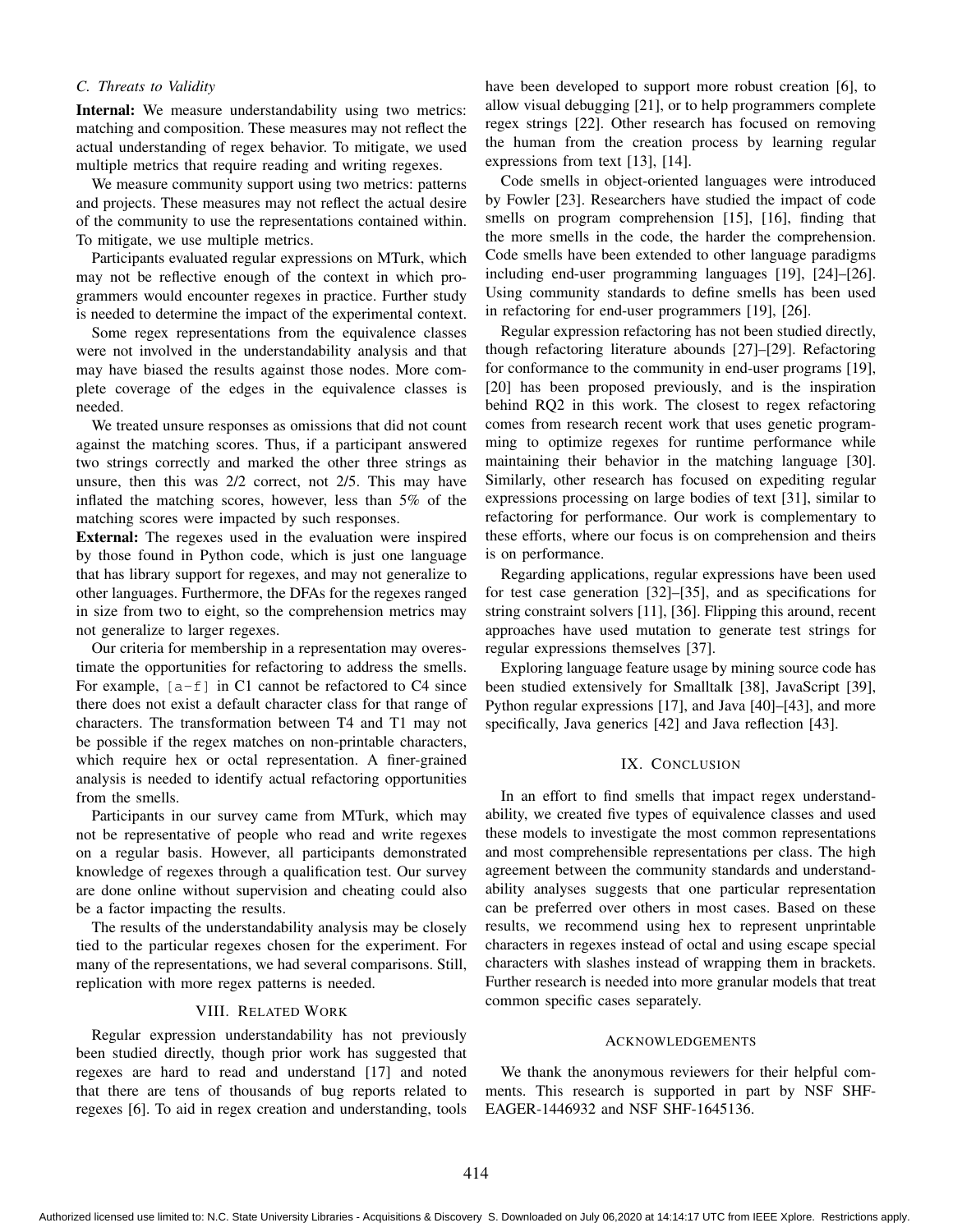#### **REFERENCES**

- [1] H. Zhao, W. Meng, Z. Wu, V. Raghavan, and C. Yu, "Fully automatic wrapper generation for search engines," in *Proceedings of the 14th international conference on World Wide Web*. ACM, 2005, pp. 66– 75.
- [2] A. S. Yeole and B. B. Meshram, "Analysis of different technique for detection of sql injection," in *Proceedings of the International Conference & Workshop on Emerging Trends in Technology, ser.* ICWET '11. New York, NY, USA: ACM, 2011, pp. 963–966. [Online]. Available: http://doi.acm.org/10.1145/1980022.1980229
- [3] "The Bro Network Security Monitor," https://www.bro.org/, May 2015. [Online]. Available: https://www.bro.org/
- [4] B. L. Hutchings, R. Franklin, and D. Carver, "Assisting network intrusion detection with reconfigurable hardware," in *Field-Programmable Custom Computing Machines, 2002. Proceedings. 10th Annual IEEE Symposium on*. IEEE, 2002, pp. 111–120.
- [5] D. Ficara, S. Giordano, G. Procissi, F. Vitucci, G. Antichi, and A. Di Pietro, "An improved dfa for fast regular expression matching," *ACM SIGCOMM Computer Communication Review*, vol. 38, no. 5, pp. 29–40, 2008.
- [6] E. Spishak, W. Dietl, and M. D. Ernst, "A type system for regular expressions," in *Proceedings of the 14th Workshop on Formal Techniques for Java-like Programs*, ser. FTfJP '12. New York, NY, USA: ACM, 2012, pp. 20–26. [Online]. Available: http://doi.acm.org/10.1145/2318202.2318207
- [7] "Online regex tester, debugger with highlighting for php, pcre, python, golang and javascript," https://regex101.com/.
- "Regexr: Learn, build, and test regex," https://regexr.com/.
- [9] "Regular expression visualizer using railroad diagrams," https://regexper. com/.
- [10] "Rex @ rise4fun from microsoft," http://rise4fun.com/rex/.
- [11] A. Kiezun, V. Ganesh, S. Artzi, P. J. Guo, P. Hooimeijer, and M. D. Ernst, "Hampi: A solver for word equations over strings, regular expressions, and context-free grammars," *ACM Trans. Softw. Eng. Methodol.*, vol. 21, no. 4, pp. 25:1–25:28, Feb. 2013. [Online]. Available: http://doi.acm.org/10.1145/2377656.2377662
- [12] M. Veanes, P. De Halleux, and N. Tillmann, "Rex: Symbolic regular expression explorer," in *Software Testing, Verification and Validation (ICST), 2010 Third International Conference on*. IEEE, 2010, pp. 498– 507.
- [13] R. Babbar and N. Singh, "Clustering based approach to learning regular expressions over large alphabet for noisy unstructured text," in *Proceedings of the Fourth Workshop on Analytics for Noisy Unstructured Text Data*, ser. AND '10. New York, NY, USA: ACM, 2010, pp. 43–50. [Online]. Available: http://doi.acm.org/10.1145/1871840.1871848
- [14] Y. Li, R. Krishnamurthy, S. Raghavan, S. Vaithyanathan, and H. V. Jagadish, "Regular expression learning for information extraction," in *Proceedings of the Conference on Empirical Methods in Natural Language Processing*, ser. EMNLP '08. Stroudsburg, PA, USA: Association for Computational Linguistics, 2008, pp. 21–30. [Online]. Available: http://dl.acm.org/citation.cfm?id=1613715.1613719
- [15] M. Abbes, F. Khomh, Y.-G. Gueheneuc, and G. Antoniol, "An empirical study of the impact of two antipatterns, blob and spaghetti code, on program comprehension," in *Software Maintenance and Reengineering (CSMR), 2011 15th European Conference on*. IEEE, 2011, pp. 181– 190.
- [16] B. Du Bois, S. Demeyer, J. Verelst, T. Mens, and M. Temmerman, "Does god class decomposition affect comprehensibility?" in *IASTED Conf. on Software Engineering*, 2006, pp. 346–355.
- [17] C. Chapman and K. T. Stolee, "Exploring regular expression usage and context in python," in *Proceedings of the 25th International Symposium on Software Testing and Analysis*. ACM, 2016, pp. 282–293.
- [18] A. Møller, "dk.brics.automaton finite-state automata and regular expressions for Java," 2010, http://www.brics.dk/automaton/.
- [19] K. T. Stolee and S. Elbaum, "Refactoring pipe-like mashups for end-user programmers," in *International Conference on Software Engineering*, 2011.
- [20] K. T. Stolee and S. Elbaum, "Identification, impact, and refactoring of smells in pipe-like web mashups," *IEEE Trans. Softw. Eng.*, vol. 39, no. 12, Dec. 2013.
- [21] F. Beck, S. Gulan, B. Biegel, S. Baltes, and D. Weiskopf, "Regviz: Visual debugging of regular expressions," in *Companion Proceedings of the 36th International Conference on Software Engineering*, ser. ICSE

Companion 2014. New York, NY, USA: ACM, 2014, pp. 504–507. [Online]. Available: http://doi.acm.org/10.1145/2591062.2591111

- [22] C. Omar, Y. Yoon, T. D. LaToza, and B. A. Myers, "Active code completion," in *Proceedings of the 34th International Conference on Software Engineering*, ser. ICSE '12. Piscataway, NJ, USA: IEEE Press, 2012, pp. 859–869. [Online]. Available: http://dl.acm.org/citation. cfm?id=2337223.2337324
- [23] M. Fowler, *Refactoring: improving the design of existing code*. Boston, MA, USA: Addison-Wesley Longman Publishing Co., Inc., 1999.
- [24] F. Hermans, M. Pinzger, and A. van Deursen, "Detecting code smells in spreadsheet formulas," in *Proc. of ICSM '12*, 2012.
- [25] F. Hermans, M. Pinzger, and A. van Deursen, "Detecting and refactoring code smells in spreadsheet formulas," *Empirical Software Engineering*, pp. 1–27, 2014.
- [26] K. T. Stolee and S. Elbaum, "Identification, impact, and refactoring of smells in pipe-like web mashups," *IEEE Transactions on Software Engineering*, vol. 39, no. 12, pp. 1654–1679, 2013.
- [27] T. Mens and T. Tourwé, "A survey of software refactoring," IEEE *Trans. Soft. Eng.*, vol. 30, no. 2, pp. 126–139, Feb. 2004. [Online]. Available: http://dx.doi.org/10.1109/TSE.2004.1265817
- [28] W. F. Opdyke, "Refactoring object-oriented frameworks," Ph.D. dissertation, University of Illinois at Urbana-Champaign, 1992.
- [29] W. G. Griswold and D. Notkin, "Automated assistance for program restructuring," *ACM Trans. Softw. Eng. Methodol.*, vol. 2, no. 3, pp. 228–269, Jul. 1993. [Online]. Available: http://doi.acm.org/10.1145/ 152388.152389
- [30] B. Cody-Kenny, M. Fenton, A. Ronayne, E. Considine, T. McGuire, and M. O'Neill, "A search for improved performance in regular expressions," *arXiv preprint arXiv:1704.04119*, 2017.
- [31] R. A. Baeza-Yates and G. H. Gonnet, "Fast text searching for regular expressions or automaton searching on tries," *J. ACM*, vol. 43, no. 6, pp. 915–936, Nov. 1996. [Online]. Available: http://doi.acm.org/10.1145/235809.235810
- [32] I. Ghosh, N. Shafiei, G. Li, and W.-F. Chiang, "Jst: An automatic test generation tool for industrial java applications with strings," in *Proceedings of the 2013 International Conference on Software Engineering*, ser. ICSE '13. Piscataway, NJ, USA: IEEE Press, 2013, pp. 992–1001. [Online]. Available: http://dl.acm.org/citation.cfm?id= 2486788.2486925
- [33] S. J. Galler and B. K. Aichernig, "Survey on test data generation tools," *Int. J. Softw. Tools Technol. Transf.*, vol. 16, no. 6, pp. 727–751, Nov. 2014. [Online]. Available: http://dx.doi.org/10.1007/s10009-013-0272-3
- [34] S. Anand, E. K. Burke, T. Y. Chen, J. Clark, M. B. Cohen, W. Grieskamp, M. Harman, M. J. Harrold, and P. Mcminn, "An orchestrated survey of methodologies for automated software test case generation," *J. Syst. Softw.*, vol. 86, no. 8, pp. 1978–2001, Aug. 2013. [Online]. Available: http://dx.doi.org/10.1016/j.jss.2013.02.061
- [35] N. Tillmann, J. de Halleux, and T. Xie, "Transferring an automated test generation tool to practice: From pex to fakes and code digger," in *Proceedings of the 29th ACM/IEEE International Conference on Automated Software Engineering*, ser. ASE '14. New York, NY, USA: ACM, 2014.
- [36] M.-T. Trinh, D.-H. Chu, and J. Jaffar, "S3: A symbolic string solver for vulnerability detection in web applications," in *Proceedings of the 2014 ACM SIGSAC Conference on Computer and Communications Security*, ser. CCS '14. New York, NY, USA: ACM, 2014, pp. 1232–1243. [Online]. Available: http://doi.acm.org/10.1145/2660267.2660372
- [37] P. Arcaini, A. Gargantini, and E. Riccobene, "Mutrex: A mutation-based generator of fault detecting strings for regular expressions," in *2017 IEEE International Conference on Software Testing, Verification and Validation Workshops (ICSTW)*, March 2017, pp. 87–96.
- [38] O. Callaú, R. Robbes, E. Tanter, and D. Röthlisberger, "How developers use the dynamic features of programming languages: The case of smalltalk," in *Proceedings of the 8th Working Conference on Mining Software Repositories*, ser. MSR '11. New York, NY, USA: ACM, 2011, pp. 23–32. [Online]. Available: http://doi.acm.org/10.1145/1985441.1985448
- [39] G. Richards, S. Lebresne, B. Burg, and J. Vitek, "An analysis of the dynamic behavior of javascript programs," *SIGPLAN Not.*, vol. 45, no. 6, Jun. 2010.
- [40] R. Dyer, H. Rajan, H. A. Nguyen, and T. N. Nguyen, "Mining billions of ast nodes to study actual and potential usage of java language features," in *Proceedings of the 36th International Conference on Software Engineering*, ser. ICSE 2014. New York, NY, USA: ACM, 2014.